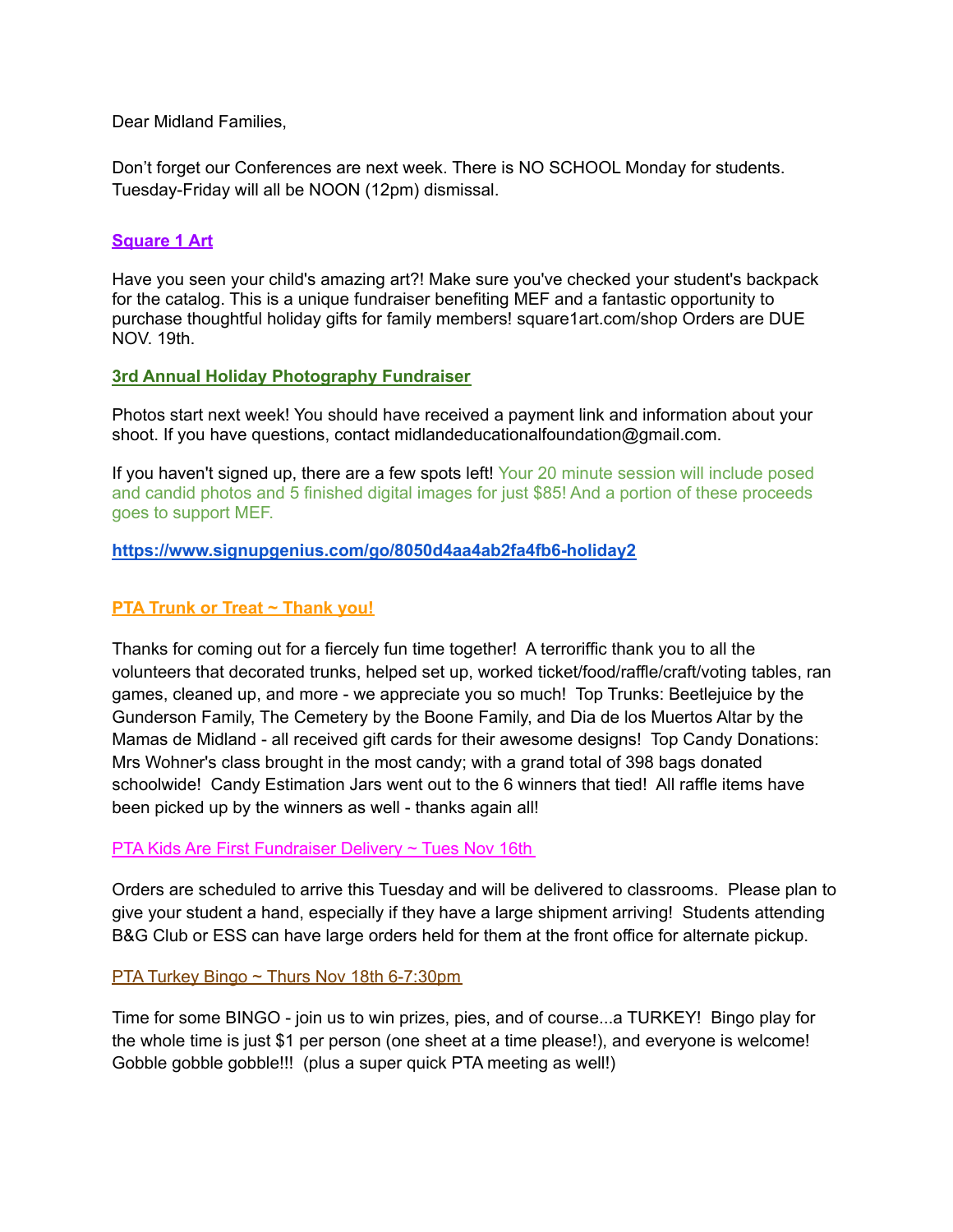# PTA Pancake Breakfast & Santa Shop ~ Sat Dec 4th 8-11am

Enjoy a yummy pancake breakfast, local holiday shopping, pictures with Santa, cookie decorating, free kids crafts, and more! The most festively fun Saturday you'll spend at school! Sweet volunteer spots to get you on Santa's nice list are here! -[>](https://linkprotect.cudasvc.com/url?a=https%3a%2f%2fsignup.com%2fgo%2fyZxSoLF&c=E,1,qs-g_sbI2eTwsGJ4w96vPegu1og01Te_cSQGMOMBxEkjqgVTNR1kSmuVX2mj9BZjFxo1E-oHjTT367rWmFBbW0lw2GUiKlvwX2ofMI35&typo=0) [https://signup.com/go/yZxSoLF](https://linkprotect.cudasvc.com/url?a=https%3a%2f%2fsignup.com%2fgo%2fyZxSoLF&c=E,1,qs-g_sbI2eTwsGJ4w96vPegu1og01Te_cSQGMOMBxEkjqgVTNR1kSmuVX2mj9BZjFxo1E-oHjTT367rWmFBbW0lw2GUiKlvwX2ofMI35&typo=0)

## **Your PTA is thankful for YOU this holiday season!**

## **Lost and Found**

Keep coming by the lost of found. It is overflowing! All unclaimed items will be donated before the holiday break.



Our lost and found is getting crowded! Please come check it out in front of GATE A every Friday.

#### **Symptom Screening**

It is our expectation to keep our schools open and students participating in on-campus instruction. This will take a collaborative effort between home and school to minimize the risk of exposure to COVID-19 on our campuses so that we can keep our schools open and students safe. In order to prevent the spread of COVID-19 in our school community, it is critical to screen your child(ren) before school each day. **PLEASE, do not send your child(ren) to school if they are experiencing any of the following symptoms:**

- Fever of 100 degrees or higher
- (Persistent) cough
- Shortness of breath or difficulty breathing
- Loss of taste or smell
- Headache
- Sore throat
- Muscle or body aches, fatigue
- Chills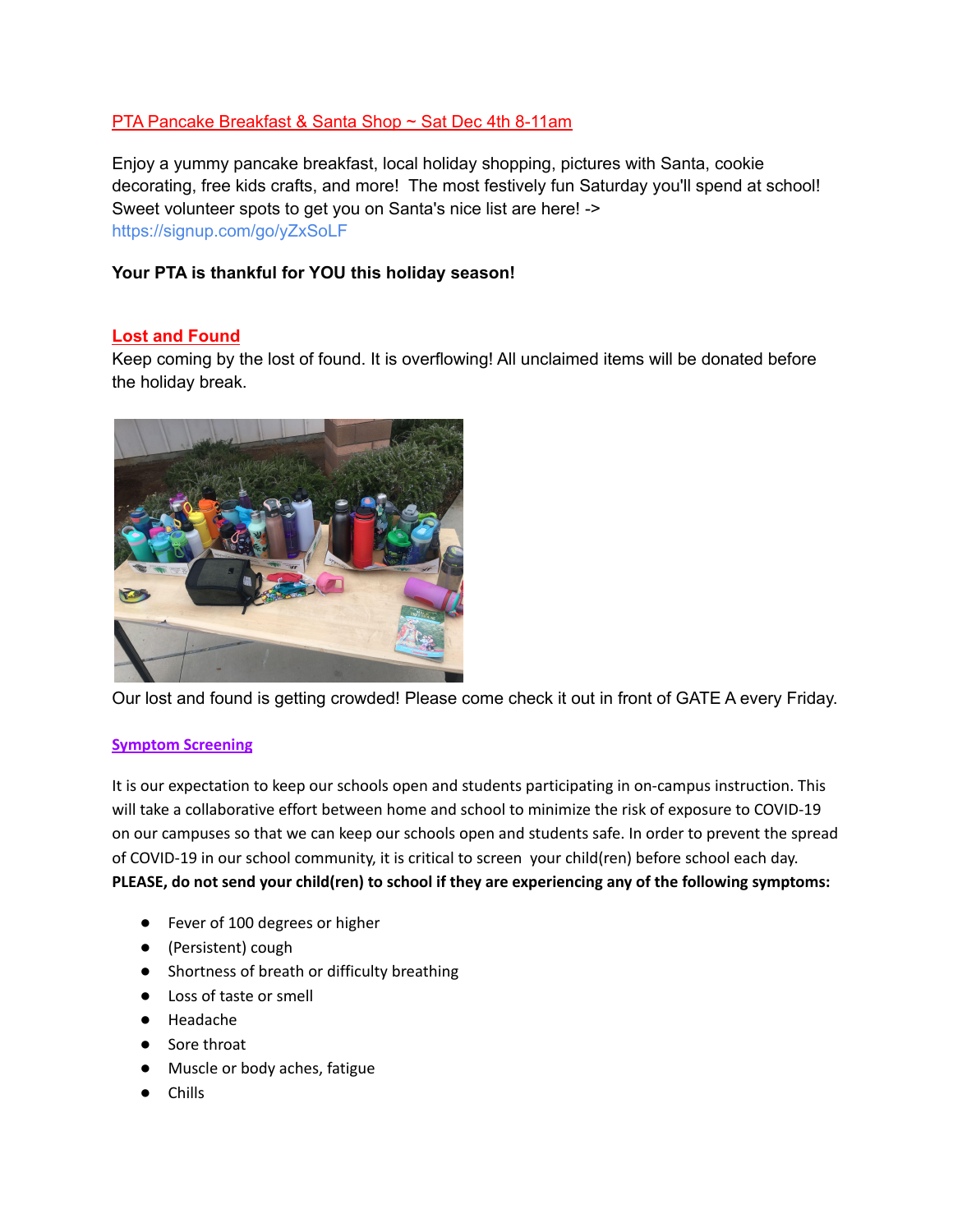- Vomiting, nausea, diarrhea, or abdominal pain
- Runny nose, congestion

## **More than just a Free Lunch**

Each year, families have the opportunity to apply for Free or Reduced Lunch to support their students' nutritional needs at school. However, qualifying for Free or Reduced Lunch is not just about accessing school lunches. Students who qualify for Free or Reduced lunch may receive other supports throughout their K-12 educational experience such as:

- Reduced fees/waivers for ACT, PSAT, and SAT tests
- Reduced fees/waivers for Advanced Placement exams
- Waivers for college applications

Some people have heard that it is only necessary to fill out this form if you want your child to qualify for free or reduced-price school lunch. The truth is that it is important for families to fill out this form because doing so helps bring much needed additional money and services to your child's school and to Poway Unified School District (PUSD).

PUSD receives funding from the state and federal governments to support the needs of low-income students. For each student who qualifies for free or reduced price meals, our district receives thousands of additional dollars in funding. Studies show that many eligible students, in particular middle school and high school students, do not complete this form each year, leaving hundreds of thousands of dollars in funding for PUSD on the table. Even a small increase in eligible forms collected results in significantly more money to support our schools and students.

If you would like to apply, the confidential application can be found at <https://www.myschoolapps.com/Application>

Even if your qualified student chooses to bring their own lunch to school, they may still access these additional benefits.

# **Mark Your Calendars**

November 15th - No School, Parent/Teacher Conferences November 16th-19th - **Dismissal at 12:00pm** November 18th - Turkey Bingo November 19th - Square1 Art Orders Due